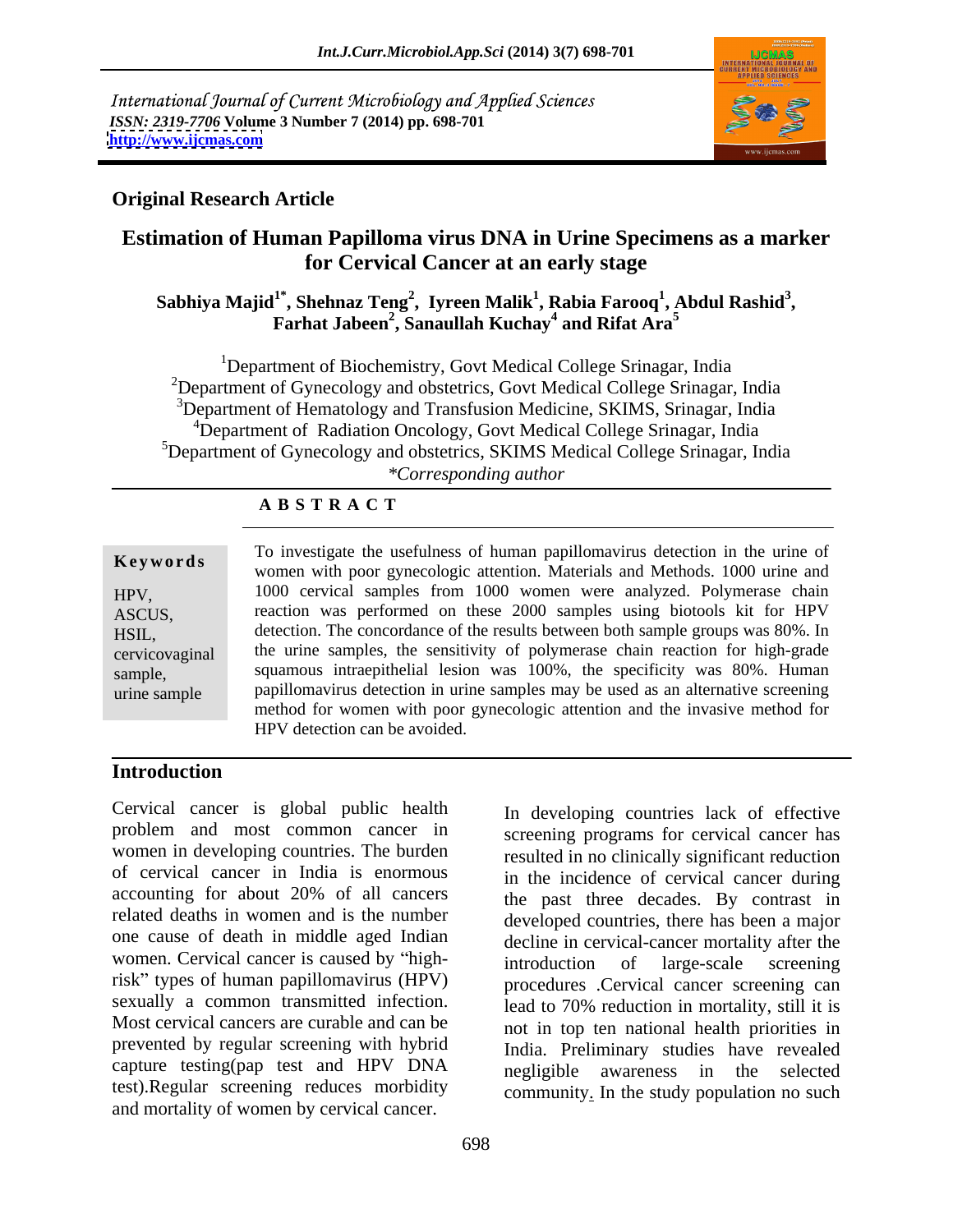awareness generating and screening (CV) lesions and CV cancer in the general programme for cervical cancer has ever been population, especially in high-risk groups. carried out before. The aim of our present Human papillomavirus detection can be study was to check the diagnostic efficacy of performed classically in CV cytological or human papilloma virus (HPV DNA) testing biopsy samples which are invasive and in cervical scrapings and urine for detecting cervical lesions was compared. Noninvasive Purpose of present study was to evaluate and established which would help overcome

Human papilloma virus (HPV) is the cause diseases (STDs) of viral etiology worldwide detected at an early stage. Regular screening recommendations of American College of Obstetricians and Gynecologists(ACOG) and American Cancer Society(ACS) guidelines women thirty years or older be offered a triple test: HPV DNA test in conjugation with pap smear and pelvic Samples exam.

Although Papanicolaou (Pap) smear is hospitals were motivated for pap smear and currently a standard for cervical cancer screening it has certain limitations. Only 15 to 50% of patients with HPV infections are with urine samples and matching cervical accurately identified by Pap smears [1,2]. Repeat visits are needed. Further, it has been observed that it is very difficult to motivate Indian women for voluntary pelvic prior to the pelvic examination. All study examination and pap smear. Pelvic participants signed informed consents, and examination is invasive and uncomfortable the study was approved by the Institutional for the patient and time-consuming for the health care provider [3]. Human College Srinagar. Demographic data were papillomavirus (HPV) detection is useful as a screening method for high-grade cervical

needs intervention of health care provider.

screening procedure could be firmly establish use of urinary HPV-DNA testing a major obstacles in effective cervical cancer developing countries where gynecological screening and serve as a prototype for such attention is poorer than in developed screening programmes in future. countries, it has been observed is need based of most common sexually transmitted trained professionals- especially while .High-risk HPV types, HPV 16, 18, 31, and Urine samples can be self collected or easily 45, are more closely associated with collected by volunteers /social workers. to anogenital malignancies and have been study the possibility of applying this implicated in the etiology of most, if not all, detection method to patients with poor cervical cancers. Cervical cancer is the gynecologic attention. In this population second most common cancer of women based study 1000 women were motivated for worldwide. It has very good prognosis pap smear and HPV DNA testing and their is thus very important .As per was done in 2000 samples and concordance mass screening tool, for cervical cancer. In and practical to analyze self collected samples rather than those collected by screening for various disease conditions. urine and cervical swab was collected. PCR was recorded between cervical swab and urine samples which was found to be 80%.

# **Materials and Methods**

## **Samples**

1000 women through camps and various their cervical swabs and urine samples were collected. The study included 1000 patients swab samples. Although the specimen collection sequence was not strictly enforced, the urine was usually collected ethical committee, Government Medical collected by questionnaire.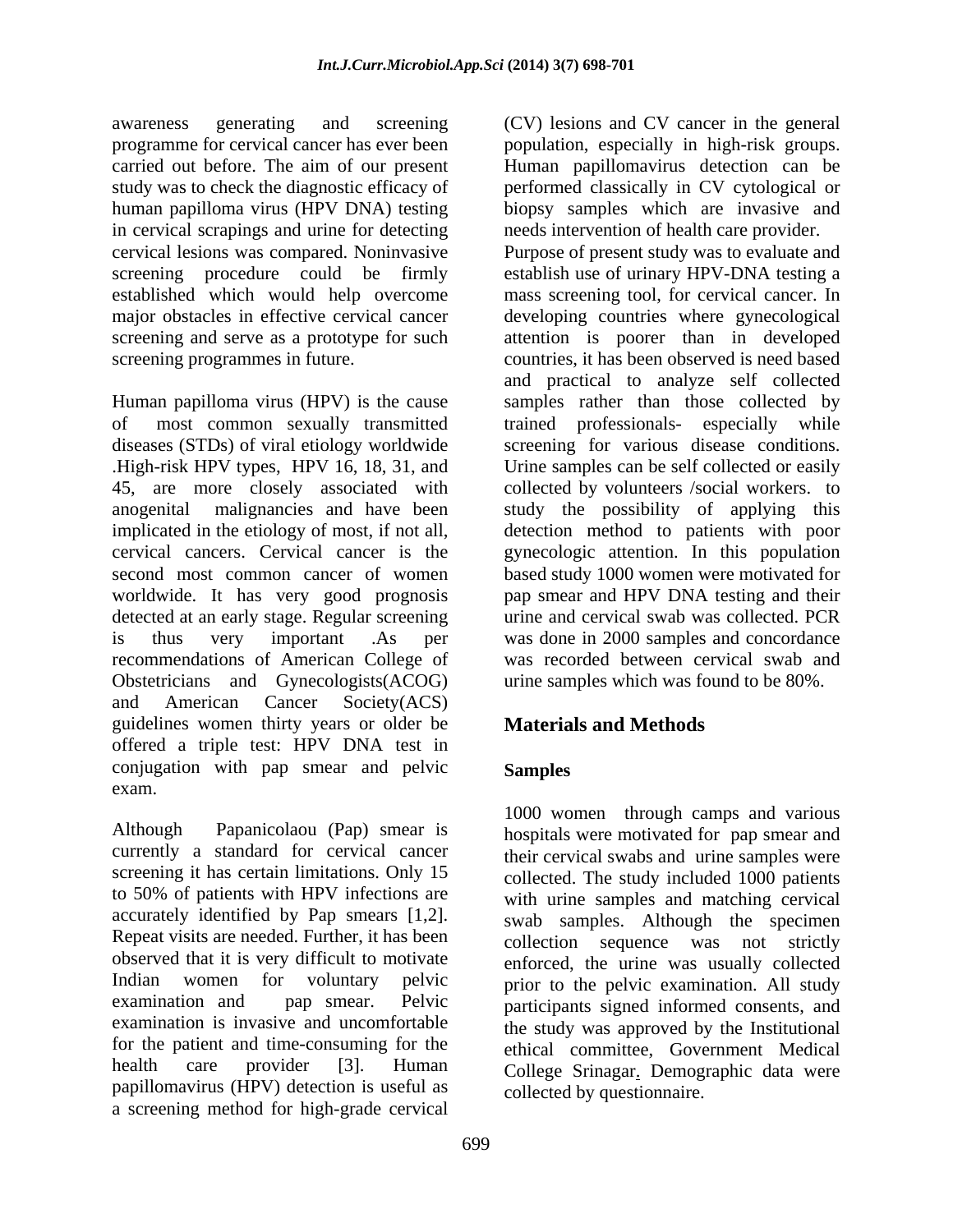One cervical swab specimen was collected from each patient by use of a cervical<br>spatula, the swab was then placed in 1 ml of

### **Extraction of DNA from cervical swabs**

Sample extraction was based on the protocol given by biotools kit. The DNA extracted by kit method was stored at  $-20^{\circ}$ C until use.

### **Extraction of DNA from urine**

All urine specimens collected were stored at 4°C for a minimum of 24 h. 12 milliliters of each urine sample was centrifuged at 4, 5000  $\times$  *g* for 15 min at room temperature. Further protocol was followed as given by biotools DNA extraction kit and the DNA extracted was stored at -20°C until use.

specimens were subjected to PCR for amplification of HPV by using biotools kit for PCR (Containing HPV mixture,  $MgCl<sub>2</sub>$ , Taq polymerase, Positive control). The PCR product was analyzed in 3% agarose gel and was visualized by Gel Documentation

cells of undetermined significance literature ranged from 40% to 90% in CV

**Collection of Cervical swabs** intraepithelial lesions (HSILs). The results spatula, the swab was then placed in 1 ml of samples. Thus a concordant result between normal saline solution and stored at  $-20^{\circ}\text{C}$  both types of samples was obtained in until use. around 80% . In total 760 were negative **PCR** were LSIL or ASCUS. of the HPV are analysed. A positive result was found in 240 (24%) of 1000 CV samples and in 196 (19%) of 1000 urine and 240 were positive for HPV analysis in CV samples but 804 were negative and 196 were positive for HPV analysis in urine .All cases positive in urine specimens for HPV DNA were positive in CV specimens . All HPV-negative cases in both urine and CV samples were ASCUS or LSIL. No cases diagnosed as LSIL were found to be negative in the CV sample and positive in the urine sample. However only 02 cases diagnosed as HSIL were negative in the CV samples and urine samples. Of the 240 cases positive in the CV samples 175 were LSIL or ASCUS and 65 were HSIL. Of 196 cases positive in both the CV and urine samples 65 were HSIL, and only 131cases were LSIL or ASCUS.

Urine and matching cervical swab In this study analyzed the usefulness of HPV system. **Results and Discussion** cases with positive HPV-DNA .The The study population consisted of 1000 urine samples is only in cases which are women who donated urine specimens and diagnosed LSIL or ASCUS. 340 (34%) of matching cervical swab specimens. The the 1000 cases studied were positive for mean age of the patients was 35 years, HPV in the CV samples, and 220 (22%) of ranging from 26 to 52 years. 300 (30%) these 1000 cases were positive in the urine cases were diagnosed as atypical squamous samples. The positivity reported on the (ASCUS), 220 (22%) cases were diagnosed samples and from 15% to 75% in urine as low-grade squamous intraepithelial samples [4, 5]. Other authors reported a lesions (LSILs), and 67 (6.7%) cases were higher HPV positivity of 98% in CV diagnosed as high-grade squamous samples and 71% in urine samples, but alldetection in urine samples compared with CV samples. The concordance obtained in our study between CV and urine samples was 80%. This demonstrates that detection of HPV DNA in cervical swab specimen is higher than that from a urine specimen. As is CV or urine there is 100% concordance in cases with positive HPV-DNA .The difference in HPV DNA detection in CV or literature ranged from 40% to 90% in CV